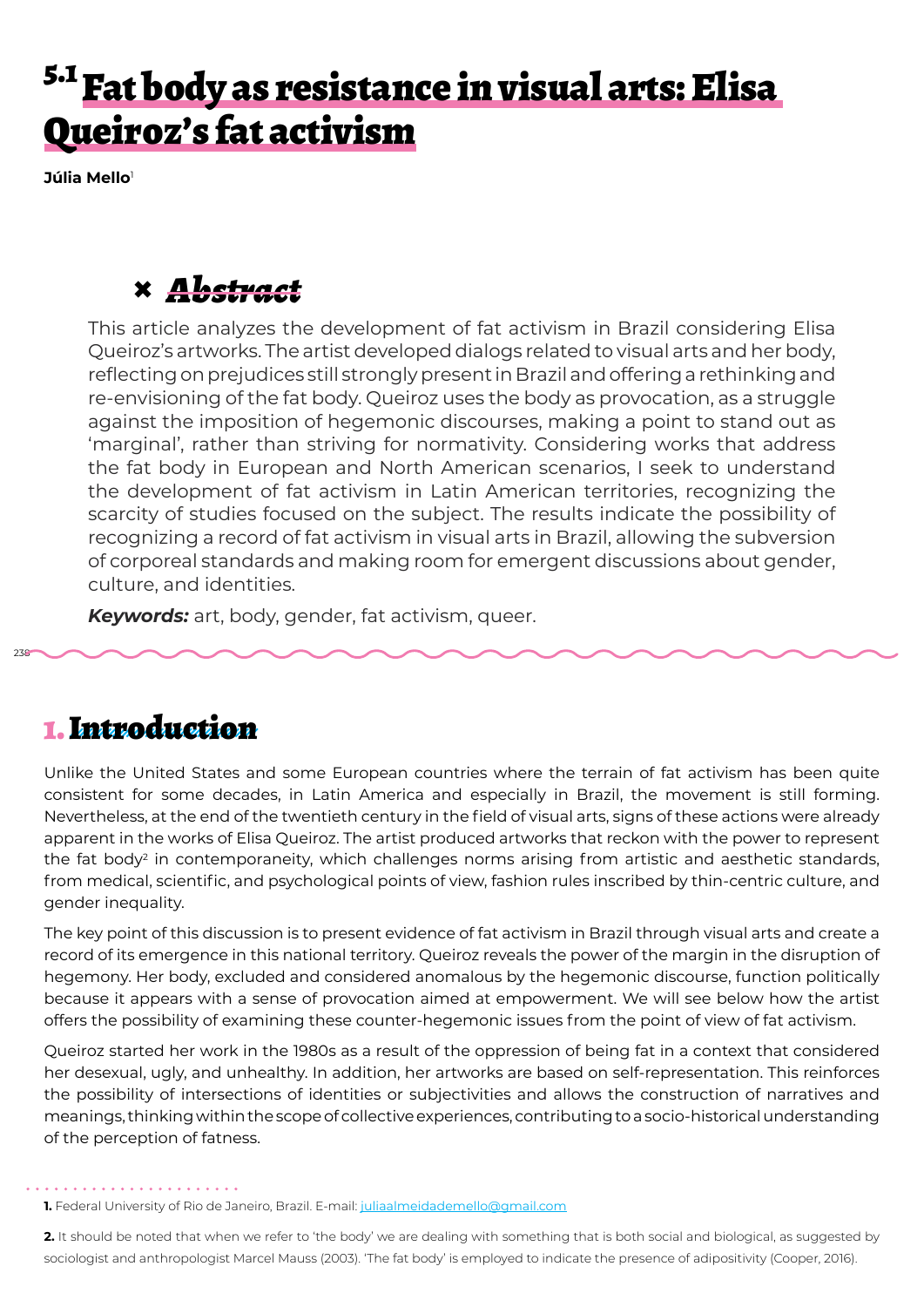We can also consider Queiroz artistic practices as a relevant element of identity politics as promoted by Homi Bhabha (1998). This theorist, concerned with the subject under colonialism, helps us understand Western discourse to be founded on binary oppositions. By proposing thinking under the instance of "in-between", Bhabha (1998: 20) offers the possibility to challenge the legitimacy of those dualistic constructions in a way similar to queer theory. As David Cross (2006) indicates, Bhabha's notion of the in-between destabilizes binary constructions such as normal/abject and beauty/ugliness. These ideas of the benefits of liminality can be applied to the visual representation of the fat body in Queiroz's artworks.

Queer theory developed at the end of the twentieth century out of political, economic, and social relations. Annamarie Jagose (1996) states that the term has broad elasticity; Guacira Louro (2004) complements this view:

# Queer is a way of thinking and being that does not aspire to the center or want it as a reference; a way of thinking and being that challenges the regulatory norms of society, that assumes the comfort of ambiguity, of 'between places', of the undecidable. Queer is a foreign body, which bothers, disturbs, causes, and fascinates

#### 239 (Louro 2004, pp. 7-8, translated by the author)

Depending on the context, 'queer' can be a slur to mean 'maladjustment'; a sentiment shared throughout most of the twentieth century in Western psychiatry. However, in the last few decades, lesbian, gay, bisexual, transgender, queer, and other sexual and gender minority (LGBTQ+) communities have typically used the term positively. Jagose (1996) emphasizes that queer is much more a category in constant construction – and mutation – than something solid and static.

Héctor Ruvalcaba (2017) indicates that queer theory has its origins in the so-called Global North, but that in Latin America, "queer thought and representations have gone and still go through multiple processes of resistance that end up constituting alternative identities and undertaking a politics of recognition, of liberation, and of the establishment of rights" (Ruvalcaba, 2017, p. 3). This notion makes possible thinking about resistance by connecting points related to queer theory to postcolonial considerations, especially because the Brazilian artworks we analyze deconstruct North American and Eurocentric genealogies.

The importance of analyzing Queiroz's artistic projects from a queer perspective lies in her non-compliance with normative discourses and her appropriation of elements considered anti-aesthetic to oppose the cultural system. Additionally, with a focus on the queer, Latin America has benefited from new possibilities for aesthetic expression and social participation as suggested through the artworks discussed herein.

## 2. Historical contexts of bodies and fatness in Brazil

Denise Sant'anna (2016) indicates that the history of the fat body is configured as ambivalent and non-linear. In Brazil at the beginning of the twentieth century, the age of modernization, there was on the one hand, the association of fat to wealth and, on the other, the condemnation of bodily excesses due to the influence of American/European trends related to the idea of thin athleticism and glamour.

With regard to the Brazilian woman's body, one notices the intense construction of new demands on her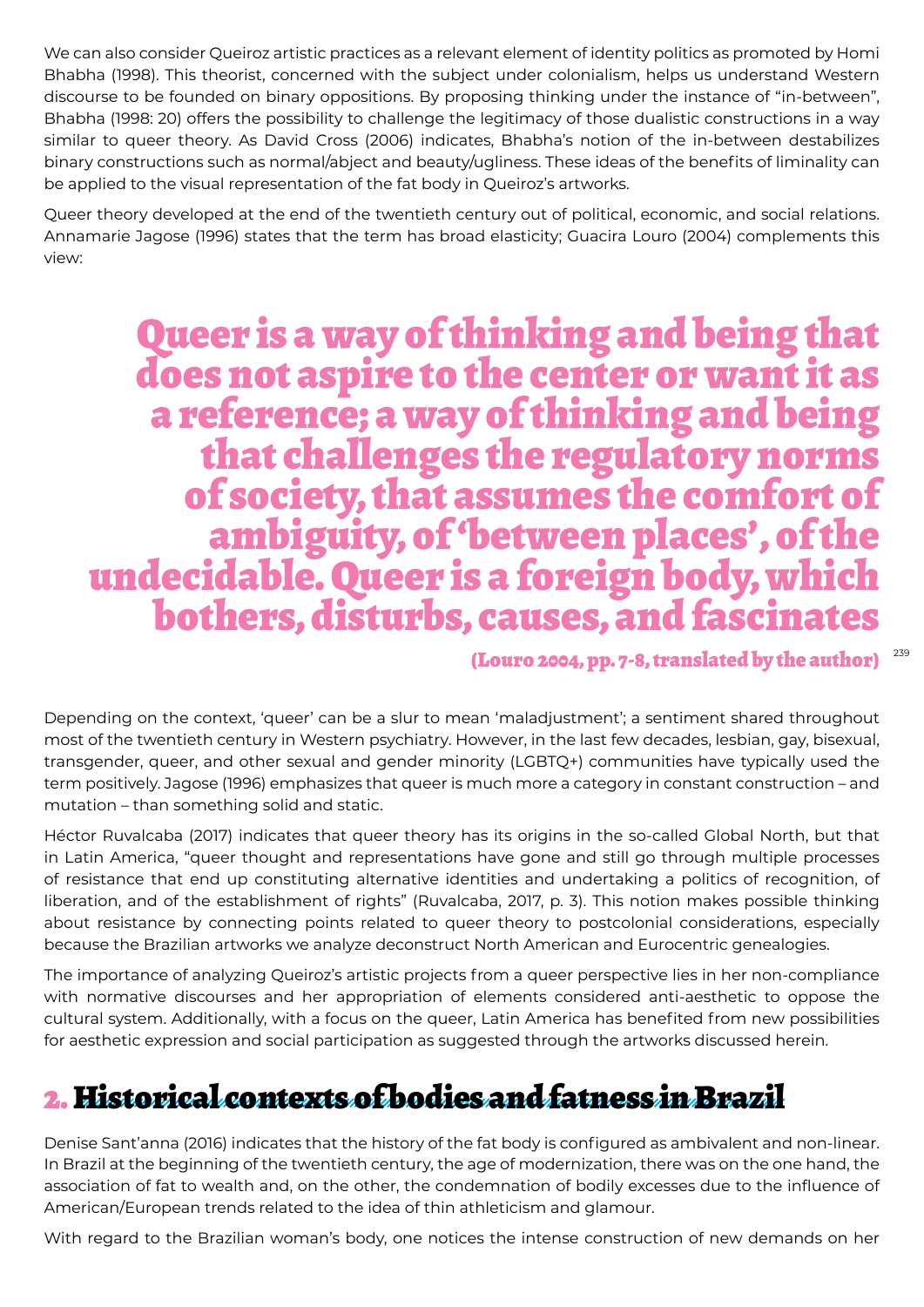silhouette from the 1920s onwards. From 1920 to 1940, the country was going through significant social, cultural, and economic changes due to the Revolution of 1930 and the crisis of the First Republic. This was also the period in which discourses emerged related to the desirable body and sports practices that contributed to the idea of body care as something linked to health, beauty, and productivity. In this context, if we go by the visual culture's bias towards thinness and its proclivity for the commercialization of women's bodies, it is possible to notice the propagation of fashion products that valued lean bodies and that revealed previously unseen body parts. Hollywood actresses were frequently used as a reference in Brazilian fashion magazines, showing their bodies and make-up, and sharing diets, exercises, and "beauty secrets." Body anxiety increased and the thin silhouette became representative of glamour. A slim and athletic body was seen as synonymous with elegance and refinement (Goellner, 2003).

This discourse spread during the remainder of the twentieth century through fashion, medicine, and the mass media. It is important to highlight that, although the Brazilian territory is vast and has regional peculiarities, what spread as hegemony was a thin waist and fat 'in the right places' (i.e., breasts and buttocks), especially from the 1950s to the 1960s when the 'hourglass' figure became popular. This was strongly dictated by the male gaze reflected through lyrics and poems, as suggested by Sant'anna (2014) in her study of the history of beauty in Brazil.

If we direct the analysis to the end of the twentieth century and the first decade of the twenty-first, a period corresponding to Elisa Queiroz's emergence as an artist, we observe the reinforcement of appearance ideals based on lean and athletic bodies. This can be seen as related to the influence of fitness magazines that propagated the 'feminization' of weight training and to advertisements of athletic brands such as Topper, Adidas, and Rainha (Sant'anna, 2014).

Research by Naumi Vasconcelos, Iana Sudo, and Nara Sudo (2004) reinforces these premises by seeking to understand the construction of social representations and senses about the fat body through articles published by Brazilian newspapers and weekly magazines from 1995 to 2003. According to the authors, the printed media, as a channel of information and reproduction of a discursive, and therefore ideological, practice socializes the 'facts' and norms about body aesthetics. In addition, it acts as an organizing agent of social space, occupying, therefore, a central role for the consolidation of these bodily representations that then assume a collective normalizing character in the constitution of a national bodily identity and subjectivity.

240

Gradually, as Sant'anna (2014) indicates, the fat body became a pathology in the Brazilian scenario, becoming commonly associated with laziness and carelessness. Prejudices spread and fatness became a public concern that captured the attention of people in the street, causing curiosity and discomfort; feelings that led Elisa Queiroz to occupy the public sphere in her artworks, resisting discrimination about her bodily forms.

In late twentieth century Brazil, the scenario of repulsion to fat was so striking that there was no openness to a political discourse in defense of the fat body. From the artist's own narrative, it is possible to perceive the oppression she faced: "I create pieces to discuss my identity and my power of seduction, using playfulness to reread the perception of the disembodiment that my corpulence suggests to contemporary western society, reconditioning the viewer's gaze" (Queiroz & Mendes, 1998, p. n/p).

Here we see the political power of confrontation to the disembodiment and oppression faced due to sociocultural demands that appear associated with the discussion proposed by Kathleen LeBesco (2001). The author explores fatness and transgression suggesting that the dominant concept of fat appears to be linked to the etiological (e.g., finding the cause of 'obesity' as a disease), pathological (i.e., anxieties about overconsumption), and psychological (e.g., compulsive eating as the manifestation of an emotional problem). These methods for conceptualizing fatness as a problematic 'condition' were produced by the medical establishment, which is a significant influence on contemporary hegemonic views on fatness, as Hannele Harjunen (2009) reminds us. According to LeBesco (2001), fat is usually seen as something repulsive. But in the last decades of the twentieth century, fat activists began to modify that notion by arguing that our view of fat is not something natural but is naturalized. We will see here how these ideas are embedded in the Queiroz's works.

## 3. Elisa Queiroz's Fat Activism

Elisa Queiroz (1970-2011), born in Rio de Janeiro, was recognized for her self-referential works, including videos and installations. In the early 2000s, the artist began to work with self-representation in installations made out of food and drinks, including cookies, pasta, jams, and tea bags. These ephemeral materials have brought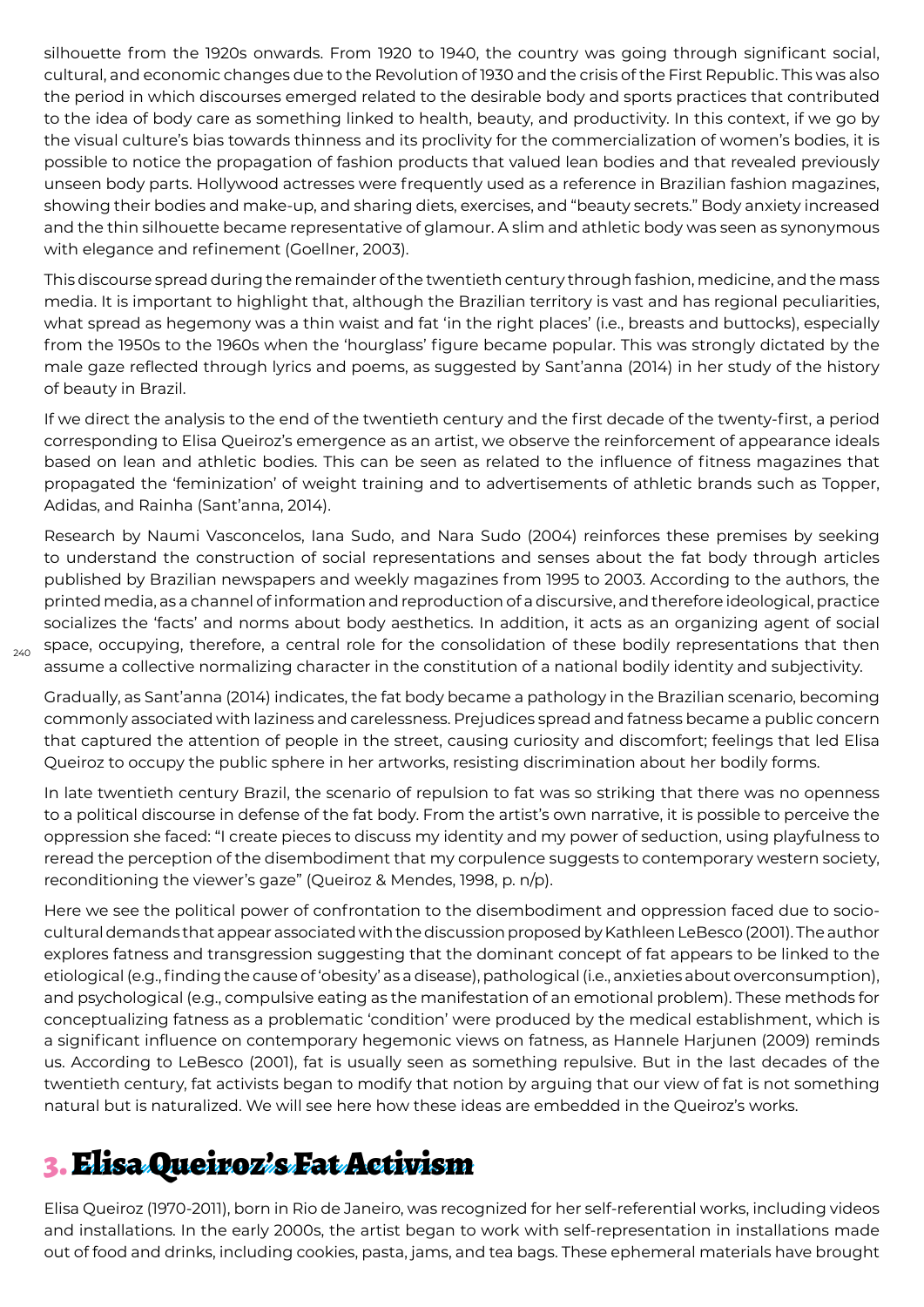a strong anthropophagic<sup>3</sup> effect to the artworks since the artist's body was printed on them, creating a clear relationship between her bodily 'excesses' and the food offered to the public. In *Portrait Album* (2002, Figure 5.1.1.), for example, Queiroz approaches the representations of Bacchus, God of Greek mythology associated with carnal excesses and pleasures.



▶ Figure 5.1.1. – Elisa Queiroz, *Portrait Album*, 2002, Installation. Printed in cookies. 165 x 80 x 2.5 cm

Source: LEENA archives. Accessed in September 2021

The panel was made out of cookies filled with a popular and high-calorie Brazilian marshmallow-like dessert  $\,$   $^{241}$ called Maria-mole. The structure of the artwork is similar to a mosaic and the technique to transfer the image to the biscuits was edible printing<sup>4</sup>. Queiroz uses humor to symbolically offer her body to the public, parodying poses of muses and Greco-Roman characters portrayed in European traditional art history.

If we consider Caravaggio's painted representation of *Bacchus* (approx. 1598), it is possible to note some similarities to Queiroz's *Portrait Album*, such as the fruit, pose, and the attempt to mimic the toga through the draping work. However, unlike the Bacchus portrayed by the Italian painter, here the artist devours the grape instead of drinking the wine. The image suggests an insatiable appetite, implying excesses and sensuality through the transparency of the fabric that covers the body. The tropical fruits open the way for the interpretation of a Brazilian version of the mythology. Since the artist associates food with self-representation, this evokes the public's imagination to metaphorically decipher the taste of her body in this anthropophagic relationship.

Queiroz's provocation can be amplified if we consider the appropriation that the artist, as a fat woman and Latina, makes of elements consecrated in colonial discourse: valorization of classical mythology, European scenery, privileged class, white, thin, young, able, and sexualized bodies available for the supposedly heteronormative artistic genius. Through the artwork, Queiroz destabilizes those associations by injecting unconventional imagery of fatness, gender, race/ethnicity, and class, thereby creating visible possibilities that cross transnational and symbolic boundaries. This thinking can be intertwined with scholar Gloria Anzaldúa's concept of 'Borderlands/La Frontera' (2012 [1987]):

*\*Borders are set up to define the places that are safe and unsafe, to distinguish us from them (...) The prohibited and forbidden are its inhabitants. Los atravesados live here: the squint eye, the perverse, the queer, the troublesome, the mongrel, the mulatto, the halfbreed, the half dead (Anzaldúa, 2012, pp. 25-26).*

**3.** In 1928, Brazilian poet Oswald de Andrade wrote the 'Manifesto antropófago', inspired by the Tupi cannibalism rites and this brought relevance to Brazilian aesthetic and social thought. Through the years, anthropophagy became a powerful and resistant alternative to the varied Euro-American historical colonizations, but it also served as a critical element to politics and social oppressions.

**4.** A technique used to print digital images in cakes, cookies, and food in general.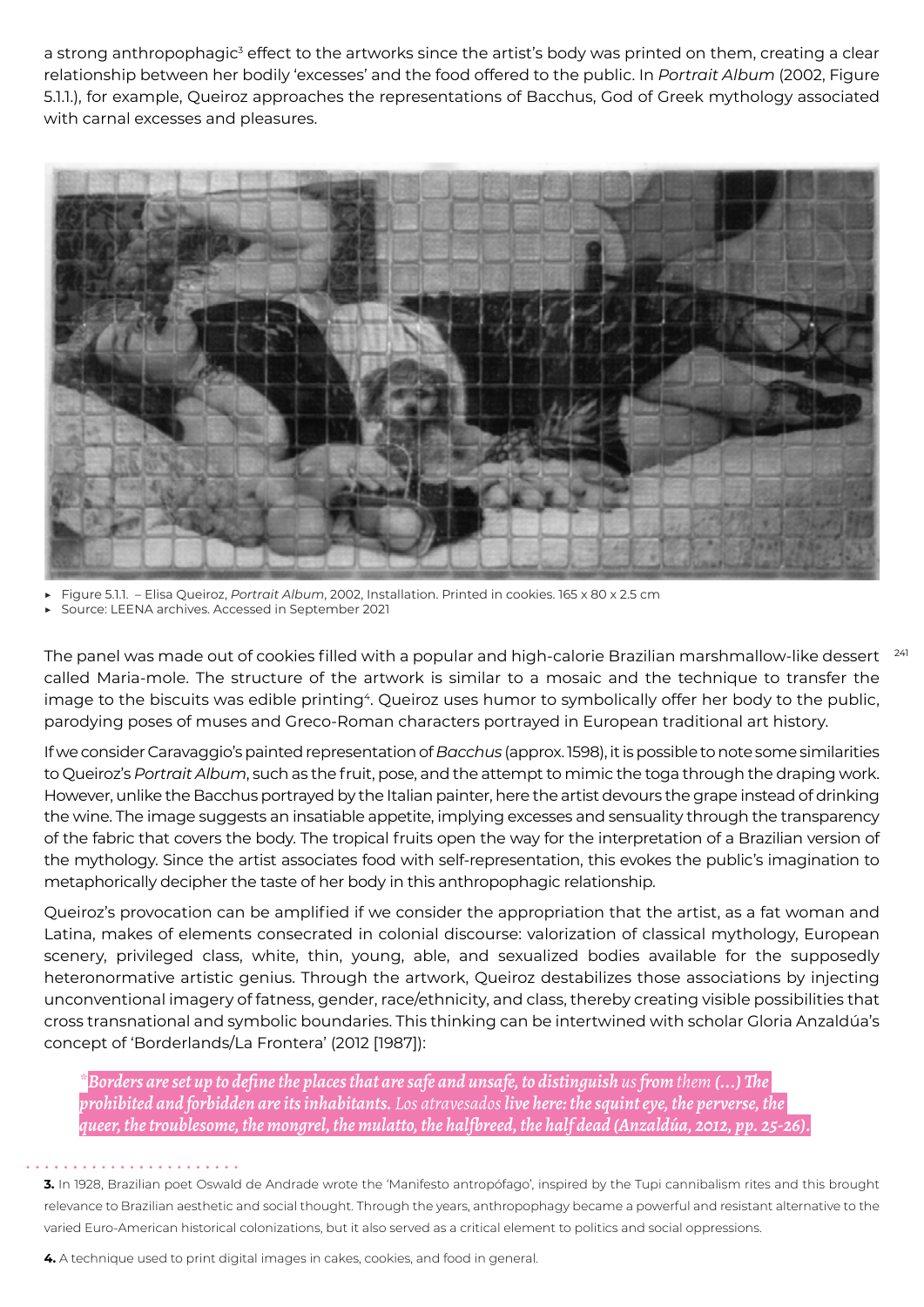The Borderlands confront the essentialist discourse around issues of gender, body, race/ethnicity, and sexuality as in the case of Queiroz. Her artworks can be interpreted as a framework to speak out from her place and her own experience on the margins of Euro-U.S. and Brazilian norms.

Like queer theory, fat activism is multifaceted, elastic, and uses different approaches. According to Paul B. Preciado (2011), although queerness is associated with sexuality, we must recognize the power the theory/ movement(s) has to resist European and North American models by juxtaposing the movements of other minoritized groups. It is in this sense that Charlotte Cooper (2016) suggests rethinking the activist practices related to the fat body, embracing the antinormative and indefinable character of queer. For Cooper, to transform the fat body into something queer is to abandon the desire to be normal and respectable, and this can be connected with the words of Preciado (2010): "from an aesthetic point of view, queer produces (...) anti-aesthetics, negative aesthetics, ugliness" (Preciado, 2010, p. 52).

The use of the body as it interacts with the contemporary politics of identity can be seen in Elisa Queiroz's *Help Yourself* (2002, Figure 5.1.2.) which is a clear reference to the reclining female figures of the cultural imaginary, such as the ones painted by Vélazquez (1650), Goya (1792) and Manet (1863), that leads us to reflect upon the categories and institutions of art history.



▶ Figure 5.1.2. – Elisa Queiroz, *Help yourself*, 2002. Transfer, Tea Bags, Wood and Aluminum. 160 x 80 centimeters

Source: LEENA archives. Accessed in September 2021

*Help Yourself* includes tea bags printed with Queiroz's image, forming a large panel, like a mosaic. The panel was protected by acrylic doors, but the fragrance of fruit tea penetrated the entire environment creating a synesthetic atmosphere. Below the panel was an acrylic box with keys and a tray containing a kettle and cups, arranged on a small wooden table. The viewers could use the keys to open the acrylic doors, take a tea bag, brew it, and taste the tea. The work is loaded with sexuality since the artist symbolically offers her body to be tasted. Sexuality is a characteristic commonly divorced from fat people, as we can see in this excerpt from an interview with Dr. Alberto Serfaty, a medical professional, in *Jornal do Brasil* (JB), a traditional Brazilian newspaper:

*\*JB: What changes a person's sexuality after they lose weight?*

*\*Dr. Serfaty: It's fantastic. People find out, they expose themselves more, they fuck more. The fat works like armor where the person hides. If nothing bad happens inside the armor, nothing good happens either. Life is there to live, and the worst thing is that nothing happens. (Serfaty, 1998).*

With works like *Help Yourself*, Queiroz demystifies masculine and unilateral discourses like the doctor described in this interview, recognizing the fat body as socially constructed and, through irony, problematizing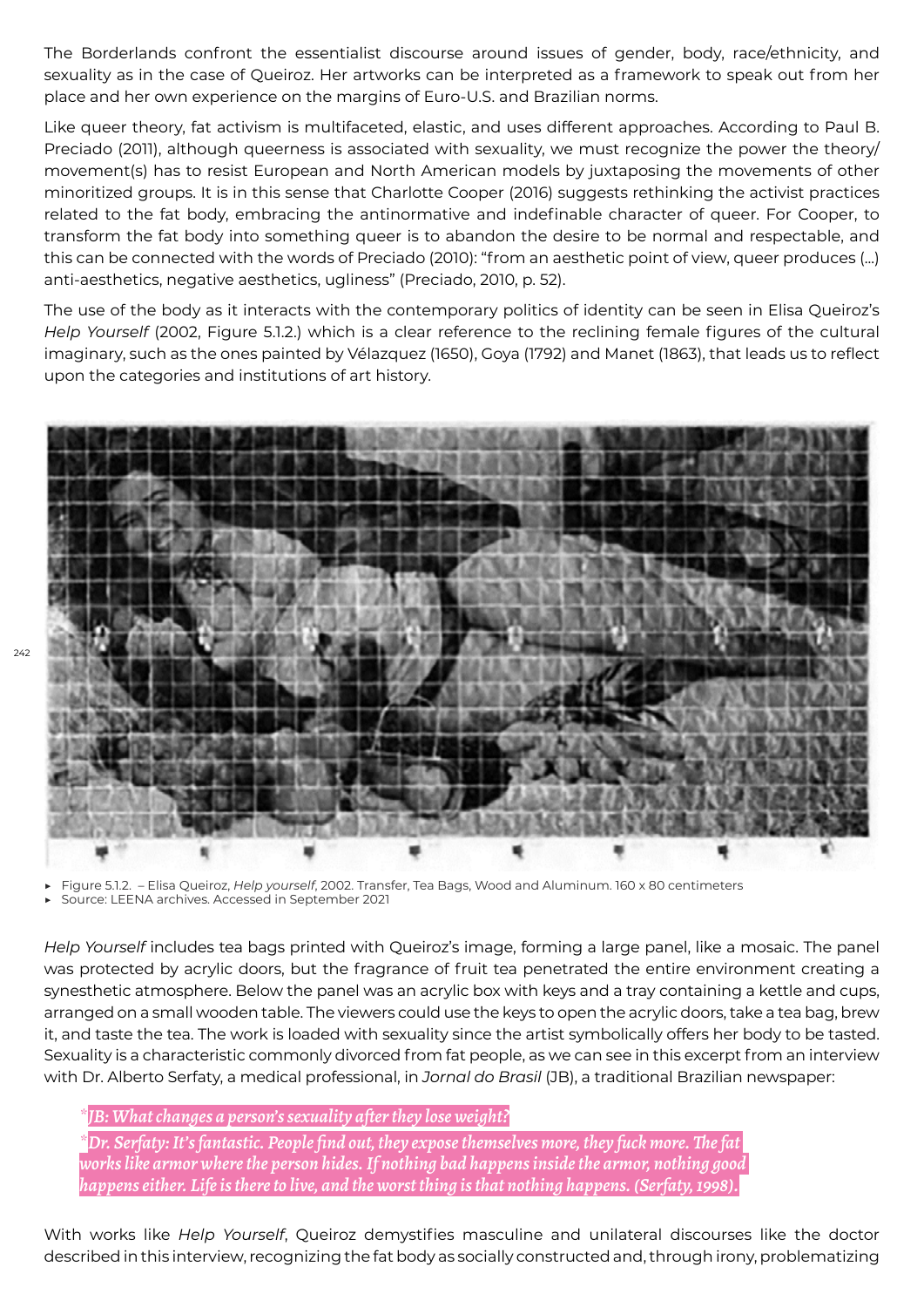the notion of bodily excesses as an anomaly or pathology. The artist shows herself in a positive way, revealing her body without shame; through the exposure of her skin, cleavage, and thighs, she implies sensuality. This artwork critiques the classic imagery of female models in representing women's bodies, especially if we consider it as a parody. Historically, white, thin, and abled women were usually shown as sexually available to the viewer through the gaze of the artist (both presumably men given the constraints of art education and economic access for women). Queiroz challenges the ways people see – and depict – female bodies by exaggerating and ironizing the canon. She confounds the rules of art history by distorting its conventions.

Snider (2010) analyzes artists considered 'deviant' or 'non-normative' (women, People of Color, disabled people, fat people, and/ or lesbians) who, like Queiroz, are seen "as monstrous, excessive and dangerous – to themselves and to others – because their physical and discursive identities have violated the boundaries of the cultural taste of their time" (Snider, 2010, p. 10). As Snider suggests, we can consider that embracing these presumed insults is a way to fight the dominant cultural ideology about the fat body. Through this lens, we can see that Queiroz develops a different perception about her artistic production and her body in society outside of heteronormative, masculinist, able, thin, young, North American, and/ or Eurocentric ideals.

There is a reinforcement of the relationship between fat activism and visual arts in Queiroz's body of work by considering the production of visual representations of the fat body as an important step toward rethinking fatness (Snider, 2010). As Snider indicates, there is still a relative lack of critical and historical writings about visual arts with a positive point of view regarding fat. By reconfiguring the visual culture of the fat body using humor and irony Queiroz contributes to thinking critically about the ethic and politics of the social constructions of fat bodies in Brazil in particular, and in the visual arts more broadly.

## 4. Conclusion

she takes on the process of queerly denouncing exclusions in identity politics. We observe the reinforcement  $\,$   $_{\rm 243}$ The artistic practices of Queiroz indicate a transversality of oppression, from the notion that it is not enough to deal with the specificity, for instance, of the fat body. The artist seeks to deconstruct hierarchies in minoritarian discourses to think of strategies that can jointly challenge the entire established cultural system. In this sense, of differences instead of trying to 'fit' within hegemonic patterns. This artist makes possible the construction of new subjectivities by queering visual art practices and challenging norms of visual representation.

Thinking of the fat body in this poetic line allows us to consider the margin as a place of strength to destabilize the center, that is, to think as Cooper (2016) proposes with the figure of the killjoy that creates an opportunity to be productively critical. Sara Ahmed (2017) theorizes the figure of the feminist killjoy describing her with tension and opposition. As she suggests, the killjoy "is getting in the way of something, the achievement or accomplishment of the family or of some *we* or another, which is created by what is not said" (Ahmed, 2017, p. 37). The feminist killjoy is a symbol of discord and incivility that we can see emerging in Queiroz's artworks. These are projects that frustrate the tyranny of idealized anatomy, of normative forms, and of the need to follow conventional canons of art.

Fat activism is a movement made from the margins of the dominant North American and European discourse and works as a response to the spread of dominant body models around the world. Queiroz's artworks use a queer framework in fat activism to construct new dialogues where belonging to the 'normal' is not the focus. Self-representation further proves to be a favorable fat activist device for confronting gender issues and aesthetic standards, especially if it is seen as a strategy of moving female artists from 'objects' to 'creators'. Fulfilling the agenda of fat activism, Queiroz unmasks the fat body, making it visible and present, resisting the constructions of the dominant discourses within and outside of her Brazilian context.

### **References**

» Ahmed, S. (2017). *Living a Feminist Life*. Durham, London: Duke University Press.

- » Anzaldúa, G. (2012). *Borderlands/La Frontera: The New Mestiza*. San Francisco: Aunt Lute Books.
- » Bhabha, H. (1998). *O local da cultura* [The place of culture]. Belo Horizonte: Editora UFMG.
- » Cooper, C. (2016). *Fat Activism: A Radical Social Movement*. Bristol: Hammeronpress.

» Cross, D. (2006). *Some Kind of Beautiful: The Grotesque Body in Contemporary Art*. [Unpublished doctoral dissertation). Queensland: Queensland University of Technology.